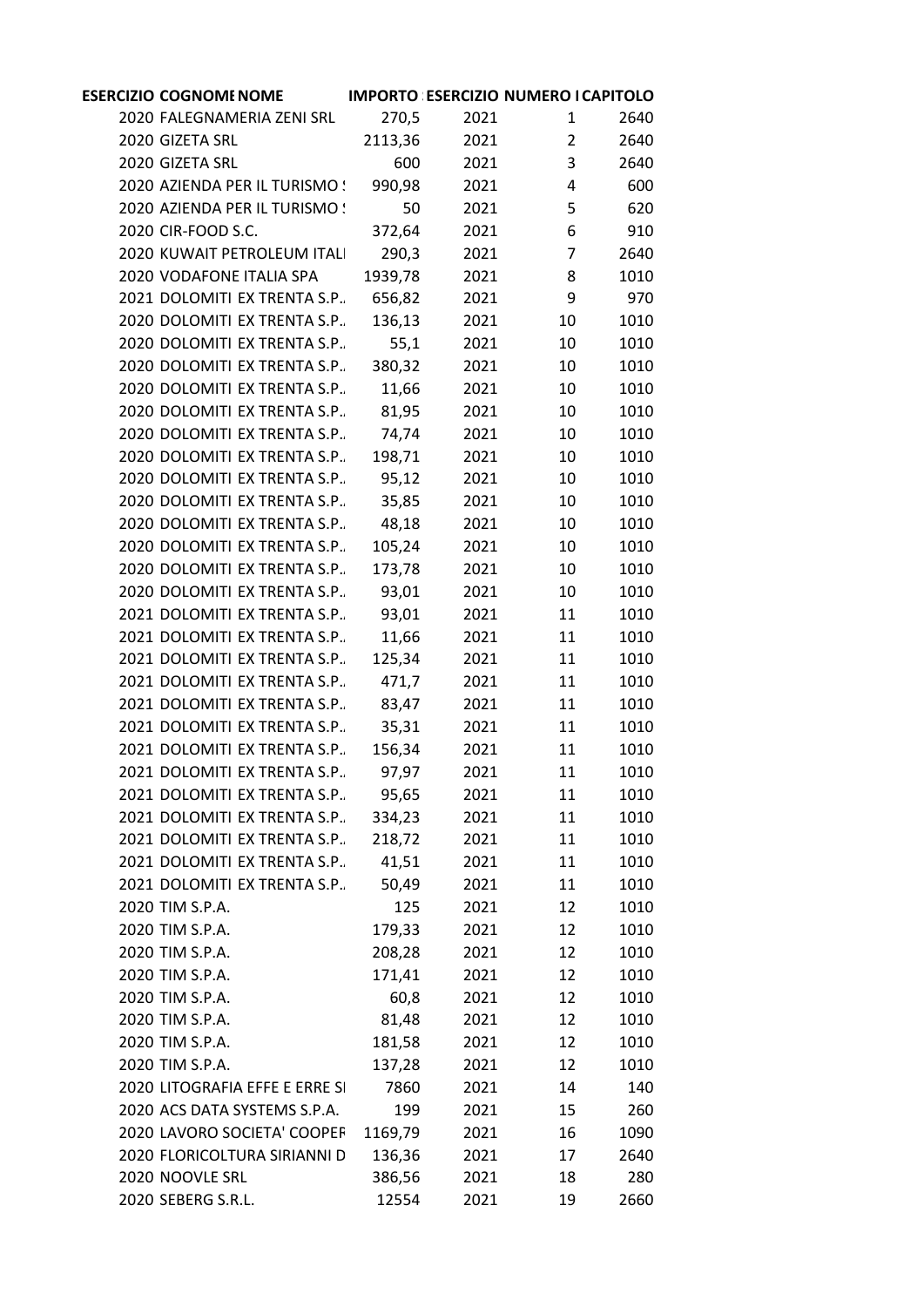| 2020 COZZIO EMILIO & C. S.R.L.  | 30,1    | 2021 | 20  | 1050 |
|---------------------------------|---------|------|-----|------|
| 2020 COZZIO EMILIO & C. S.R.L.  | 204,07  | 2021 | 20  | 1050 |
| 2020 COZZIO EMILIO & C. S.R.L.  | 51,12   | 2021 | 20  | 1050 |
| 2020 COZZIO EMILIO & C. S.R.L.  | 44,56   | 2021 | 20  | 1050 |
| 2020 FERRAMENTA A CIODO SRI     | 25,33   | 2021 | 21  | 2640 |
| 2020 TEAMSYSTEM S.P.A.          | 550     | 2021 | 22  | 1000 |
| 2021 CARLINI<br><b>EUGENIO</b>  | 14250   | 2021 | 23  | 2800 |
| 2020 ABACO S.P.A.               | 12366,8 | 2021 | 24  | 1030 |
| 2021 TECNOITALIA S.R.L.         | 2112,93 | 2021 | 25  | 970  |
| 2021 TECNOITALIA S.R.L.         | 98,59   | 2021 | 27  | 550  |
| 2020 MATURI SILVANO             | 595     | 2021 | 28  | 2640 |
| 2020 WIN SPORT S.R.L.           | 29      | 2021 | 29  | 2640 |
| 2020 INPERO S.R.L.              | 561,3   | 2021 | 30  | 2640 |
| 2020 INPERO S.R.L.              | 894,4   | 2021 | 31  | 2640 |
| 2020 INPERO S.R.L.              | 427,5   | 2021 | 31  | 2640 |
| 2020 SPAZIO S.P.A.              | 502,5   | 2021 | 32  | 2660 |
| 2020 COMUNICAZIONE DI PIRAC     | 1000    | 2021 | 33  | 1010 |
| 2020 STUDIO VISPA S.N.C. DI RIC | 1953,33 | 2021 | 34  | 1070 |
| 2020 VOLO.COM S.R.L.            | 1422    | 2021 | 35  | 120  |
| 2021 GRASSI<br>CHIARA           | 6250    | 2021 | 36  | 120  |
| 2020 SOGAP S.R.L.               | 600     | 2021 | 37  | 2640 |
| 2020 SOGAP S.R.L.               | 250     | 2021 | 38  | 2640 |
| 2020 SOGAP S.R.L.               | 320     | 2021 | 39  | 2640 |
| 2020 SOGAP S.R.L.               | 591     | 2021 | 40  | 2640 |
| 2021 C.B.A. DR S.T.P.A.R.L.     | 306     | 2021 | 41  | 210  |
| 2021 C.B.A. DR S.T.P.A.R.L.     | 1664    | 2021 | 41  | 210  |
| 2021 C.B.A. DR S.T.P.A.R.L.     | 31,2    | 2021 | 41  | 210  |
| 2020 TRENTINO DIGITALE SPA      | 126,25  | 2021 | 42  | 280  |
| 2020 SMAIT - PC-COPY S.R.L.     | 1500    | 2021 | 43  | 2730 |
| 2020 LUIGI OSSANNA S.A.S. DI O  | 302     | 2021 | 44  | 2640 |
| 2020 STORO DIESEL SRL           | 185,22  | 2021 | 45  | 2640 |
| 2020 STORO DIESEL SRL           | 279,6   | 2021 | 46  | 2640 |
| 2020 STORO DIESEL SRL           | 120,58  | 2021 | 47  | 2640 |
| 2020 FONDAZIONE MUSEO CIVII     | 1536,88 | 2021 | 48  | 2800 |
| 2020 FONDAZIONE MUSEO CIVII     | 2500    | 2021 | 49  | 1060 |
| 2020 UNIVERSITA' DI SASSARI - [ | 9000    | 2021 | 50  | 1060 |
| 2020 UNIVERSITA' DI SASSARI - [ | 6000    | 2021 | 51  | 1060 |
| 2021 VALENTINI CARLO            |         |      |     |      |
|                                 | 60,5    | 2021 | 96  | 2640 |
| 2021 VALENTINI CARLO            | 46      | 2021 | 97  | 2640 |
| 2021 ZENI<br>NICOLA DAVIDE      | 1916,37 | 2021 | 98  | 2640 |
| 2021 FAMAR DI MARCHI FABIO I    | 500,9   | 2021 | 99  | 2640 |
| 2021 LIQUIGAS S.P.A.            | 2220,84 | 2021 | 100 | 970  |
| 2020 ZIBONI TECHNOLOGY SRL      | 438     | 2021 | 101 | 2640 |
| 2021 AMONN PROFI COLOR SRL      | 19,66   | 2021 | 102 | 2640 |
| 2021 STELDO SRL                 | 81      | 2021 | 103 | 2640 |
| 2021 FERRAMENTA A CIODO SRI     | 55,74   | 2021 | 104 | 2640 |
| 2020 BPG RADIOCOMUNICAZIOI      | 1640    | 2021 | 105 | 1000 |
| 2020 BPG RADIOCOMUNICAZIOI      | 17008   | 2021 | 106 | 2580 |
| 2021 MARCHESI LUIGI             | 1800    | 2021 | 107 | 1050 |
| 2021 LAVORO SOCIETA' COOPER     | 3000    | 2021 | 108 | 140  |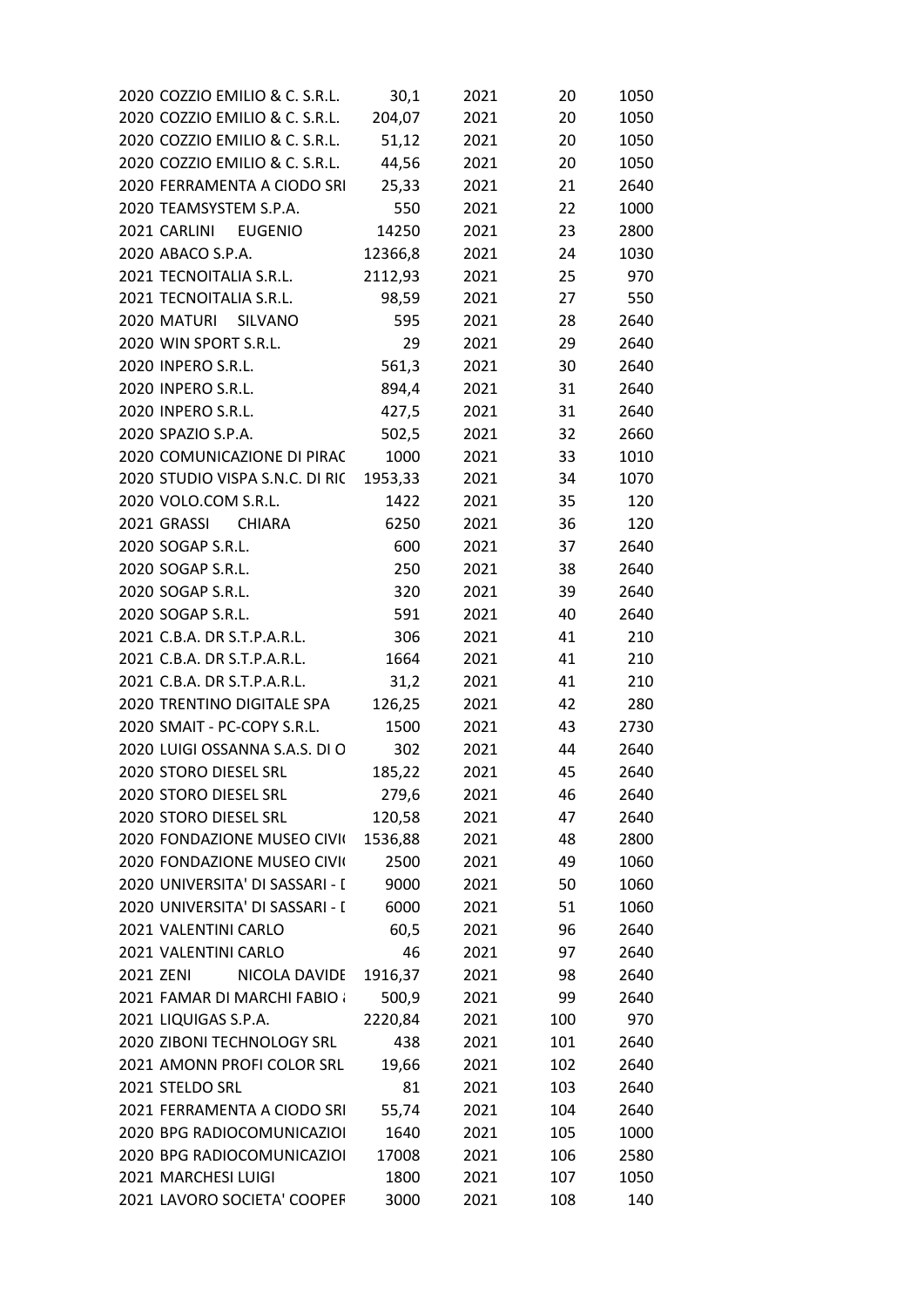| 2021 LAVORO SOCIETA' COOPER                    | 1169,79  | 2021         | 109        | 1090 |
|------------------------------------------------|----------|--------------|------------|------|
| 2021 SUFALI<br><b>HAMIT</b>                    | 11861,88 | 2021         | 110        | 2710 |
| 2021 LIBRERIA ATHENA S.N.C. DI                 | 2264,08  | 2021         | 114        | 3150 |
| 2021 WOLTERS KLUWER ITALIA :                   | 96,39    | 2021         | 115        | 1010 |
| 2021 WOLTERS KLUWER ITALIA !                   | 129,75   | 2021         | 115        | 1010 |
| 2021 WOLTERS KLUWER ITALIA :                   | 88,35    | 2021         | 115        | 1010 |
| 2021 WOLTERS KLUWER ITALIA !                   | 96,39    | 2021         | 115        | 1010 |
| 2021 TIM S.P.A.                                | 137,93   | 2021         | 116        | 1010 |
| 2021 TIM S.P.A.                                | 159,7    | 2021         | 116        | 1010 |
| 2021 TIM S.P.A.                                | 153,69   | 2021         | 116        | 1010 |
| 2021 TIM S.P.A.                                | 120      | 2021         | 116        | 1010 |
| 2021 TIM S.P.A.                                | 178,64   | 2021         | 116        | 1010 |
| 2021 TIM S.P.A.                                | 81,48    | 2021         | 116        | 1010 |
| 2021 TIM S.P.A.                                | 55,8     | 2021         | 116        | 1010 |
| 2021 TIM S.P.A.                                | 198,28   | 2021         | 116        | 1010 |
| 2021 NI.PE. DI PELLEGRINO GIUS                 | 24,75    | 2021         | 117        | 2640 |
| 2021 ONORATI S.R.L.                            | 12,36    | 2021         | 118        | 2640 |
| 2021 MARTINELLI S.N.C. DI LUC/                 | 52,46    | 2021         | 119        | 2640 |
| 2021 VILLOTTI S.R.L.                           | 1603     | 2021         | 120        | 270  |
| 2021 ORIENTA+TRIUM SRL                         | 75       | 2021         | 121        | 2600 |
| 2021 DOLOMITI EX TRENTA S.P                    | 56,78    | 2021         | 122        | 1010 |
| 2021 HBT SA SRL                                | 2166     | 2021         | 123        | 260  |
| 2021 SOGAP S.R.L.                              | 728      | 2021         | 124        | 2640 |
| 2021 AZIENDA AGRICOLA STELL/                   | 277,2    | 2021         | 125        | 2640 |
| 2021 AZIENDA AGRICOLA STELL/                   | $-277,2$ | 2021         | 125        | 2640 |
| 2021 AZIENDA AGRICOLA STELL/                   | 1000     | 2021         | 125        | 2640 |
| 2021 SALVATERRA ASCENSORI S                    | 415      | 2021         | 126        | 1050 |
| 2021 FERRARI V.P.R. S.N.C. DI FE               | 743      | 2021         | 127        | 1050 |
| 2021 AGRIFER DI BAZZOLI FRANO                  | 132,22   | 2021         | 128        | 2640 |
| 2021 MAGGIOLI SPA                              | 58,9     | 2021         | 129        | 960  |
| 2021 TSM - TRENTINO SCHOOL (                   | 1230     | 2021         | 130        | 1000 |
| 2021 KUWAIT PETROLEUM ITALI                    | 503,53   | 2021         | 131        | 970  |
| 2021 CIR-FOOD S.C.                             | 564,44   | 2021         | 132        | 910  |
| 2021 MENAPACICLAUDIO                           | 3733,2   | 2021         |            | 2710 |
| 2021 VALERIO<br><b>GIANNI</b>                  | 350      | 2021         | 134<br>136 | 1090 |
| 2021 VALERIO                                   | 560      |              |            | 1090 |
| <b>GIANNI</b><br>2021 VALERIO<br><b>GIANNI</b> | 350      | 2021<br>2021 | 137<br>138 | 1090 |
| 2021 BORTONDELLO VITO & FIG                    | 306      | 2021         |            |      |
| 2021 UNIVERSO SNC DI PAOLI CI                  |          |              | 139        | 2640 |
| 2021 PROFEXIONAL S.R.L.                        | 39,56    | 2021         | 140        | 2640 |
|                                                | 600      | 2021         | 141        | 280  |
| 2021 PROFEXIONAL S.R.L.                        | $-600$   | 2021         | 141        | 280  |
| 2021 PROFEXIONAL S.R.L.                        | 600      | 2021         | 141        | 280  |
| LORENZO<br>2021 FLAIM                          | 3573,17  | 2021         | 149        | 2770 |
| 2021 FLAIM<br><b>LORENZO</b>                   | 175,33   | 2021         | 150        | 2640 |
| 2021 BEATRICI<br><b>GIORGIO</b>                | 1070     | 2021         | 151        | 2600 |
| 2021 PUNTO GRILL                               | 74,59    | 2021         | 152        | 2640 |
| 2021 EDILIA SRL (EX GIBE)                      | 29,55    | 2021         | 153        | 2640 |
| 2021 LOGICAL SOFT SRL                          | 219      | 2021         | 154        | 260  |
| 2021 OPEN SKY SPA                              | 0        | 2021         | 155        | 1010 |
| 2021 OPEN SKY SPA                              | 85,84    | 2021         | 156        | 1010 |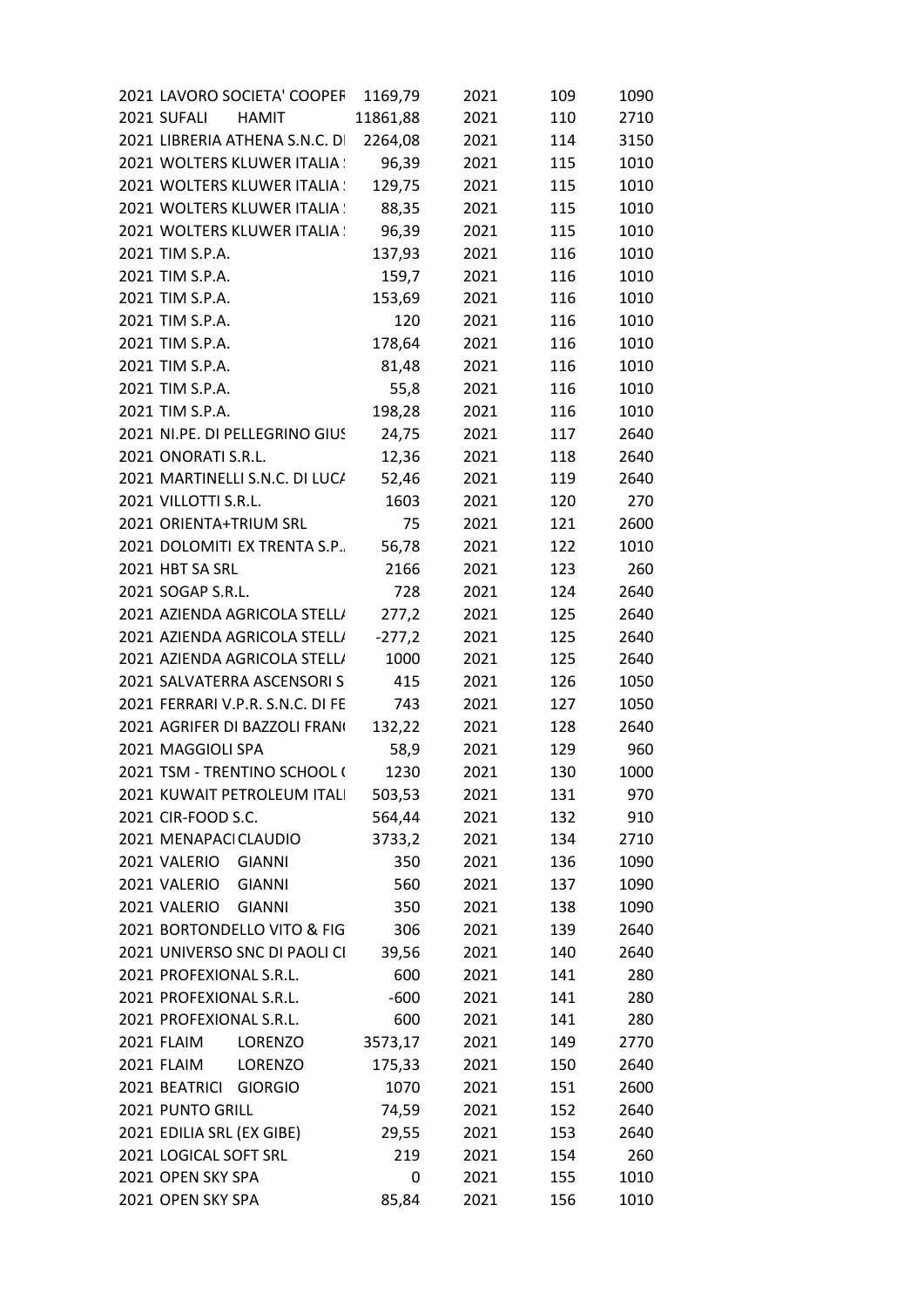| 2020 TELEPASS S.P.A.            | 0        | 2021         | 157        | 980  |
|---------------------------------|----------|--------------|------------|------|
| 2019 LIQUIGAS S.P.A.            | 0        | 2021         | 158        | 970  |
| 2019 LIQUIGAS S.P.A.            | 1064,99  | 2021         | 159        | 970  |
| 2021 DOLOMITI EX TRENTA S.P.,   | 470,27   | 2021         | 238        | 1010 |
| 2021 DOLOMITI EX TRENTA S.P.,   | 224,96   | 2021         | 238        | 1010 |
| 2021 DOLOMITI EX TRENTA S.P     | 81,78    | 2021         | 238        | 1010 |
| 2021 DOLOMITI EX TRENTA S.P     | 324,11   | 2021         | 238        | 1010 |
| 2021 DOLOMITI EX TRENTA S.P     | 113,81   | 2021         | 238        | 1010 |
| 2021 DOLOMITI EX TRENTA S.P.,   | 143,96   | 2021         | 238        | 1010 |
| 2021 DOLOMITI EX TRENTA S.P.,   | 92,08    | 2021         | 238        | 1010 |
| 2021 DOLOMITI EX TRENTA S.P     | 0,02     | 2021         | 238        | 1010 |
| 2021 DOLOMITI EX TRENTA S.P.,   | 230,79   | 2021         | 238        | 1010 |
| 2021 DOLOMITI EX TRENTA S.P     | 43,27    | 2021         | 239        | 1010 |
| 2021 DOLOMITI EX TRENTA S.P     | 69,1     | 2021         | 239        | 1010 |
| 2021 DOLOMITI EX TRENTA S.P     | 135,82   | 2021         | 239        | 1010 |
| 2021 DOLOMITI EX TRENTA S.P     | 142,25   | 2021         | 239        | 1010 |
| 2021 DOLOMITI EX TRENTA S.P.,   | 344,36   | 2021         | 239        | 1010 |
| 2021 DOLOMITI EX TRENTA S.P.,   | 62,19    | 2021         | 239        | 1010 |
| 2021 DOLOMITI EX TRENTA S.P     | 121,5    | 2021         | 239        | 1010 |
| 2021 DOLOMITI EX TRENTA S.P     | 304,59   | 2021         | 239        | 1010 |
| 2021 DOLOMITI EX TRENTA S.P     | 194,63   | 2021         | 239        | 1010 |
| 2021 DOLOMITI EX TRENTA S.P.,   | $-10,47$ | 2021         | 239        | 1010 |
| 2021 DOLOMITI EX TRENTA S.P     | 241,91   | 2021         | 239        | 1010 |
| 2021 DOLOMITI EX TRENTA S.P.,   | 23       | 2021         | 239        | 1010 |
| 2021 DOLOMITI EX TRENTA S.P     | 102,55   | 2021         | 239        | 1010 |
| 2021 DOLOMITI EX TRENTA S.P     | 51,26    | 2021         | 239        | 1010 |
| 2021 DOLOMITI EX TRENTA S.P     | 400,72   | 2021         | 240        | 970  |
| 2021 DOLOMITI EX TRENTA S.P     | 315,77   |              |            |      |
|                                 |          | 2021<br>2021 | 240        | 970  |
| 2021 INCARTA SRL                | 430,29   |              | 241<br>242 | 970  |
| 2021 FOTO ALLA ROTONDA SRL      | 636      | 2021         |            | 2640 |
| 2021 MISSERONI SRL              | 20171    | 2021         | 243        | 2660 |
| 2021 VODAFONE ITALIA SPA        | 1930,65  | 2021         | 244        | 1010 |
| 2021 CIR-FOOD S.C.              | 443,88   | 2021         | 245        | 910  |
| 2021 GIORNALE IL MELO SRL       | 1650     | 2021         | 246        | 140  |
| 2021 ZUCCHETTI SPA AD AZIONI    | 1032     | 2021         | 247        | 280  |
| 2021 CRISTOFORETTI S.P.A.       | 1773,23  | 2021         | 248        | 970  |
| 2021 IIRITI S.R.L.              | 129      | 2021         | 249        | 2600 |
| 2021 IMQ S.P.A.                 | 105      | 2021         | 250        | 1050 |
| 2021 SALVATERRA ASCENSORI S     | 459      | 2021         | 251        | 1050 |
| 2021 FAMIGLIA COOPERATIVA P     | 774,6    | 2021         | 252        | 970  |
| 2021 KUWAIT PETROLEUM ITALI     | 418,93   | 2021         | 253        | 970  |
| 2021 LAVORO SOCIETA' COOPER     | 1169,79  | 2021         | 256        | 1090 |
| 2021 PANGEA SRL                 | 2200     | 2021         | 257        | 260  |
| 2021 RISORSE E AMBIENTE SRL     | 1000     | 2021         | 258        | 2770 |
| 2021 AMONN PROFI COLOR SRL      | 27,67    | 2021         | 259        | 2640 |
| 2021 BERTELLI ANTONIO & C. S.I  | 100      | 2021         | 260        | 2640 |
| 2021 MAGGIOLI SPA               | 14,33    | 2021         | 261        | 960  |
| 2021 MAGGIOLI SPA               | 150      | 2021         | 262        | 1000 |
| 2021 I&S S.R.L. - INFORMATICA I | 1000     | 2021         | 263        | 2640 |
| 2021 NI.PE. DI PELLEGRINO GIUS  | 180      | 2021         | 264        | 2640 |